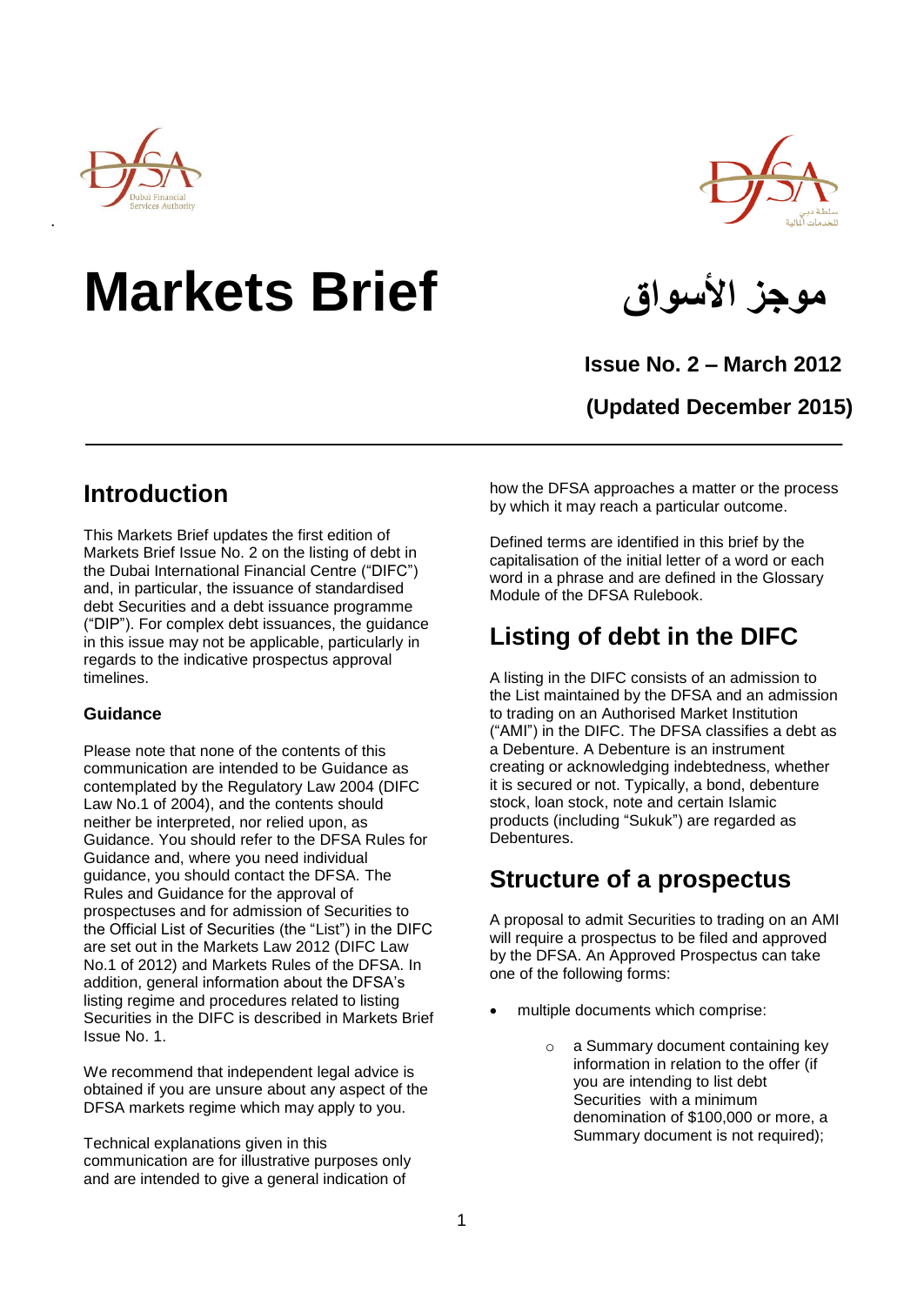- o a Registration Statement, which sets out detailed information about the issuer including the required historical financial information;
- o a Securities Note containing details of the Securities to be issued; or
- a single document which combines the elements of the multiple documents into one document and is typically used for a single issue of debt Securities;

An Approved Prospectus may also be presented as a "base prospectus" for the purposes of a DIP (as opposed to a standalone debt issuance) where an issuer wishes to make multiple issuances of debt Securities during the life of the DIP.

Like any Approved Prospectus, a base prospectus, which is drawn up for the purposes of the subscription or sale of the debt Securities to which it relates, is valid for a period of 12 months from the date of approval by the DFSA.

### **Debt issuance programmes – the "base prospectus" and final terms**

In a DIP, debt Securities are typically issued in tranches throughout the validity period of the base prospectus depending on market conditions and up to a prescribed maximum limit set out in the base prospectus. Shortly before each tranche is issued under the base prospectus, the issuer publishes the "final terms" (typically in the format of a "term sheet") which sets out the final details of the terms of the relevant tranche. The final terms set out those terms which are known at the time of publication of the base prospectus but for which the precise details may not be fixed or possible to ascertain at that time. Examples include certain variables such as the exact number of debt Securities to be issued in each tranche and the price.

Provided that adequate disclosure is made in the Securities Note of the base prospectus regarding the variable components of the DIP in the form of a final terms template, the final terms of each tranche would not require prior approval by the **DESA** 

In the event that material new information relating to the issuer or the Securities arises during the course of the DIP (including publication of financial statements), such new information would need to be communicated to the market by publication of a

Supplementary Prospectus. Additional information about the DFSA's policy and procedures regarding Supplementary Prospectuses is described in Markets Brief Issue No.12.

In respect of a base prospectus:

 the issuer must include in the base prospectus all information required by the Markets Rules on prospectus content. However, the DFSA may approve a base prospectus which omits actual final terms, such as the issue price, issue date and maturity date of a tranche under the DIP. Instead, appropriate placeholders for such information need to be disclosed in the form of final terms section of the Securities Note of the base prospectus. The placeholder in the form of a final terms template needs to indicate information that will be included in the actual final terms of each tranche. For example, the form of final terms in a base prospectus could state:

> *"Interest Basis: [Reference Rate] +/- [●] % Margin"*

In the actual final terms for a tranche issued under the DIP this could translate into:

*"Interest Basis: LIBOR + 2.5 %"*

Provided that the variable components of the Securities issuance are properly described and explained, the issuer may omit the final terms from the DIP base prospectus (the basic form of the final terms should already be set out in the base prospectus);

- all information required by the Markets Rules for the contents of a Registration Statement and Securities Note must be included in the base prospectus; and
- it should indicate information that will be included in the final terms of each tranche and the method of publication of the final terms or the indication of how the public will be informed about the method of publication of final terms.

In respect of the final terms:

- they may only contain information items from the applicable Securities Note under the DIP; and
- they are not to be used as a means of circumventing the obligation to publish a Supplementary Prospectus when required to do so under the Markets Rules.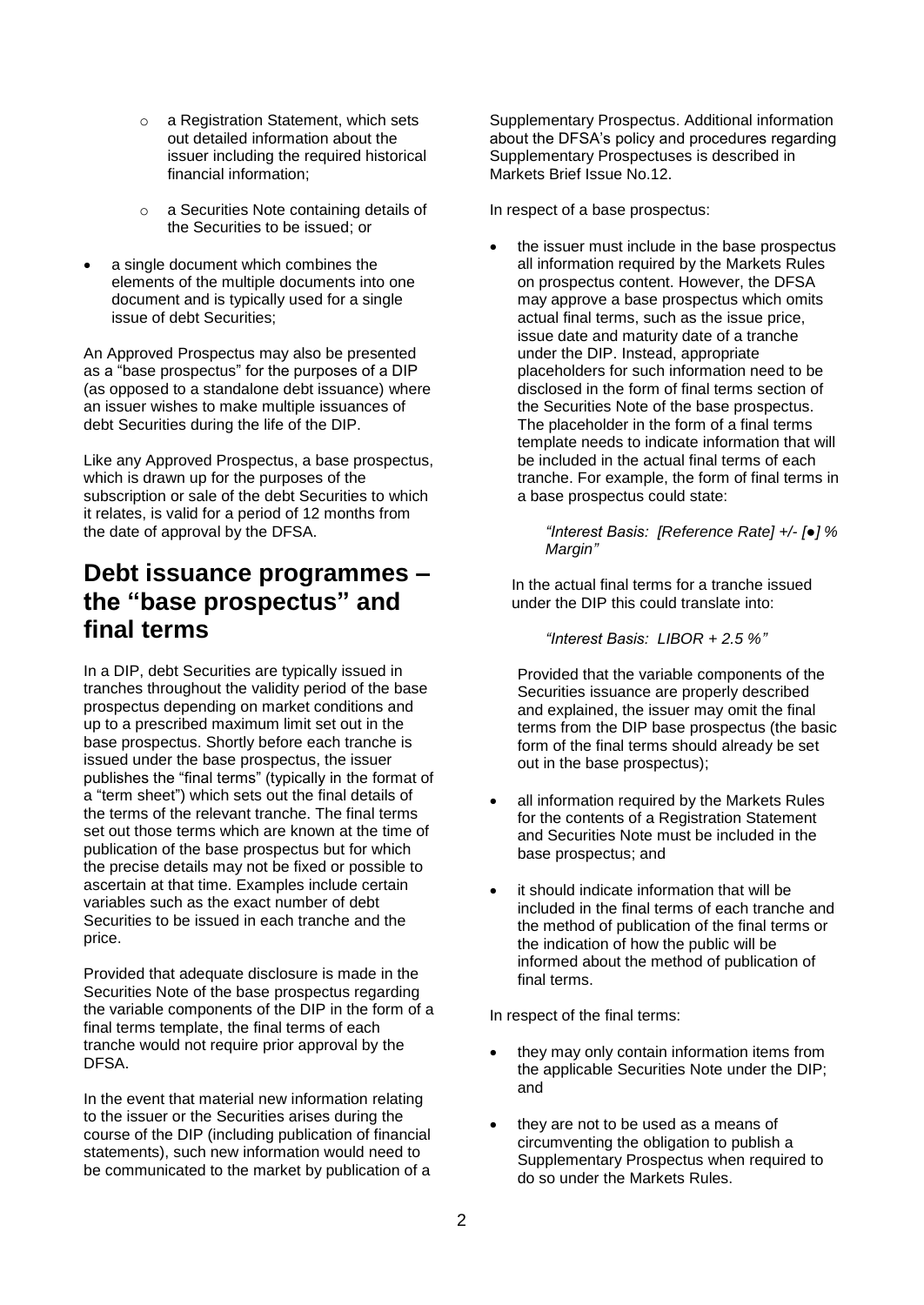However, issuers should keep in mind the fact that final terms, as part of the base prospectus, should be clearly drafted so that they are easily analysed and comprehensible by investors.

### **Approval of debt Prospectuses and listing admission**

The following documents should be submitted for approval in respect of debt Securities:

- MKT1 application form;
- a Prospectus in the English language in substantially complete form annotated in the margin to indicate where the issuer has complied with the applicable paragraphs of the Markets Rules;
- a Prospectus contents checklist;
- copies of information incorporated by reference where relevant;
- any information or documents the DFSA may require; and
- the Prospectus and admission to the Official List of Securities application fees in accordance with the Fees Module.

The DFSA would typically try to review and return comments on the first prospectus draft within 3 business days of the document being submitted (including the day of the submission provided the document is received by the DFSA no later than 4 p.m. that day) and each subsequent draft within 3 business days from its submission. The approval of the Prospectus would generally be granted within 1 business day from the date of receipt of a final Prospectus.

In addition, the approval for admission to the List would be granted on the same day of approval of the Prospectus. However, the approval would be subject to the condition that the issuer seeks approval for admission to trading on an AMI or submit a copy of the final terms in the case of a DIP. The issuer would be admitted to the List as soon as it notifies the DFSA that it has successfully obtained the approval for admission to trading from the relevant AMI. On the following trading day, the DFSA would publish a notification of admission to the List by way of a market disclosure.

Please note the above approval indicative times are dependent upon the complexity of the transaction and the completeness of the documentation submitted for approval – these are not guaranteed approval times. The more standardised a debt issuance is, the greater the chance of meeting the approval timelines. If a debt is offered to retail investors such an offer would not be considered as a standardised debt issue and it may require a longer time for review and approval.

### **Questions & Answers**

#### **Does the process for listing admission differ for an offering programme?**

Yes, it does, although the process is substantially the same as that for Securities issued under a standalone Prospectus, with the exception of the following. In the case a DIP based on an approved base prospectus, the DFSA would grant an approval for all debt Securities to be issued under the DIP to be admitted to the List conditional upon submission of relevant documentation including the final terms for each tranche. An issuer does not have to submit a fresh application for admission with each tranche under a programme.

However, the final terms should be sent to the DFSA at least one day before their expected date of admission to listing. The final terms must also be provided to investors and in accordance with the manner of market disclosure in the Markets Rules before the offer begins.

If the final terms which relate to matters described in the base prospectus do not satisfactorily comply with the DFSA's requirements, the tranche may not be admitted to the List. This may occur where, for example, the final terms differ substantially from the form of final terms set out in the Securities Note, or where the final terms contain material changes which require the publication of a Supplementary Prospectus.

#### **What does the issuer need to consider if the debt Securities are Sukuk?**

The issuer should ensure that:

- the Sukuk are structured as Debentures under the DFSA's definition of a Debenture;
- all underlying transaction documents referred in the Prospectus (or base prospectus, as the case may be) are adequately summarised in the Prospectus;